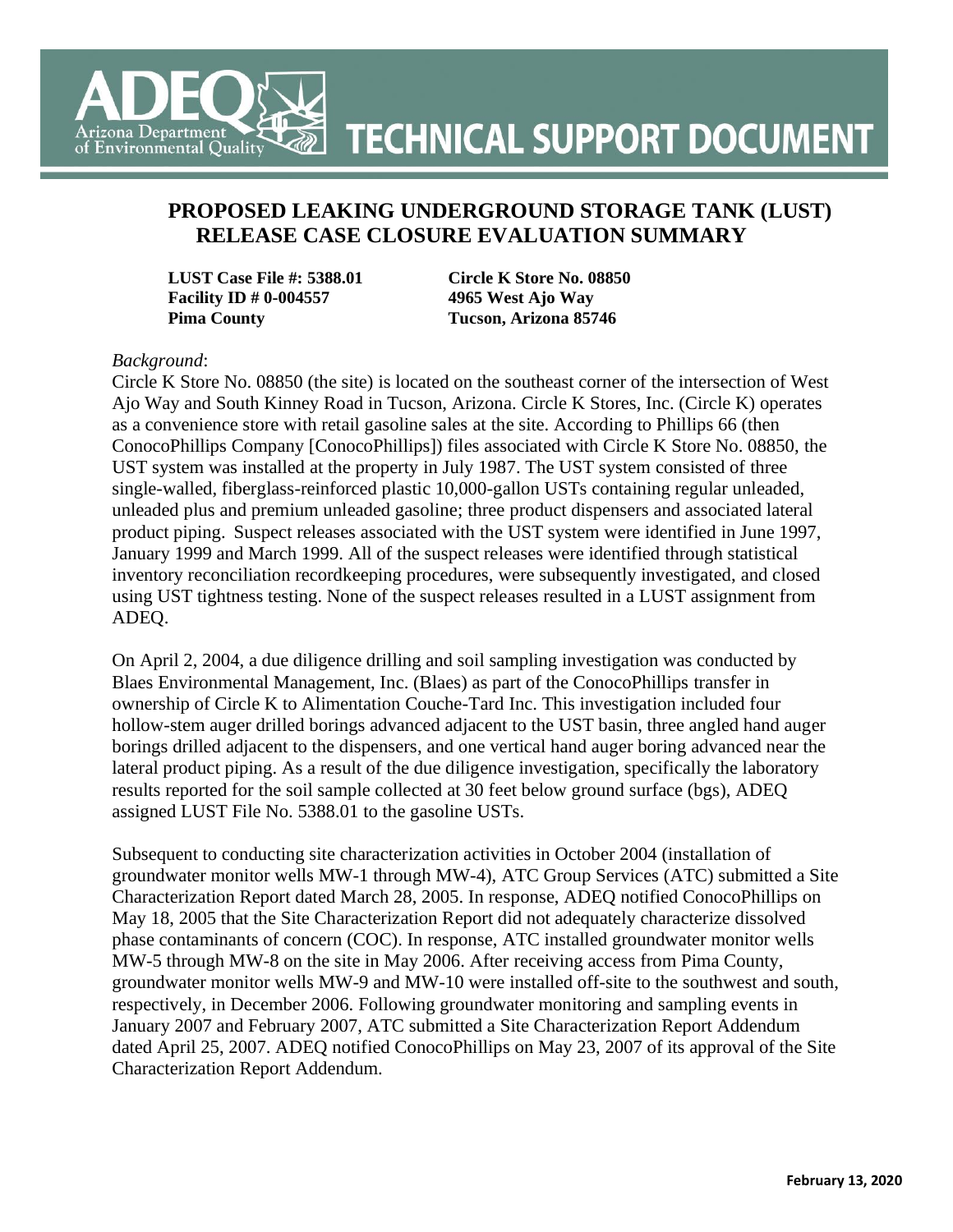

ATC submitted a Corrective Action Completion Report (LUST Case Closure Request) dated November 16, 2017. ADEQ issued a LUST Case Closure Notice of Decision on December 12, 2017. In the LUST Case Closure Notice of Decision, ADEQ noted that the dissolved phase methyl tert butyl ether (MTBE) plume had not been adequately defined and MTBE plume stability had not been demonstrated.

ATC submitted a second Corrective Action Completion Report (LUST Case Closure Request) dated May 30, 2019. ADEQ issued a LUST Case Closure Notice of Decision on September 20, 2019. In the LUST Case Closure Notice of Decision, ADEQ noted that the dissolved phase MTBE plume still was not defined and MTBE plume stability had not been demonstrated. ConocoPhillips submitted an Informal Appeal of the LUST Case Closure Notice of Decision on October 18, 2019. An Informal Appeal Meeting was held at ADEQ on December 16, 2019. During the meeting, the October 2019 submittal was discussed.

### *Removal or control of the source of contamination*:

ATC utilized air sparge (AS), ozone sparge (OS) and vapor extraction (VE) systems to remediate groundwater impacted with petroleum hydrocarbons. The VE system operated from February 29, 2008 to February 9, 2009. Operation of the VE system for 6,453 hours resulted in the recovery of approximately 328 pounds (equivalent to approximately 47 gallons) of volatile fuel hydrocarbons (VFH). The VE system was shut down due to low (less than one pound per day) VFH recovery rates. ATC began operation of the AS system on April 22, 2008. The system was shut down on November 17, 2009 for a groundwater rebound evaluation. The AS system was restarted on August 31, 2011. The system was shut down on November 1, 2012 after running for 12,944 cumulative hours between April 22, 2008 and November 1, 2012. ATC removed the AS and VE systems and plumbed a 2.7 pounds/day OS system to 15 remediation wells onsite. The OS system was started on February 2, 2015. The system operated for approximately 15,252 hours and injected an estimated 1,779.8 pounds of ozone. The OS system was shut down on March 30, 2017 for scheduled maintenance and was not restarted.

Circle K had not begun store razing and rebuilding activities when ATC submitted Corrective Action Completion Report/Closure Request (LUST Case Closure Request) on May 30, 2019. At the time of the Informal Appeal, Circle K completed razing activities and began UST system replacement activities. On behalf of Circle K, EnCore Consulting, LLC (EnCore) oversaw the permanent closure of the former UST system on August 5, 2019. Soil sample laboratory analytical results indicate that no volatile organic compounds (including MTBE) or polynuclear aromatic hydrocarbons were detected at concentrations exceeding their respective ADEQ established Release Confirmation Levels. This indicates that no additional petroleum releases associated with the UST system have occurred since LUST File No. 5388.01 was identified.

#### *Characterization of the groundwater plume:*

There are eight groundwater monitor wells (MW-1 through MW-8) located within the approximate site property boundary. Groundwater monitor well MW-10 is located approximately 380 feet south-southeast of the release location. Groundwater monitor well MW-9 was located approximately 280 feet southwest of the release location, east of South Kinney Road. Arizona Department of Transportation notified ATC in August 2012 that MW-9 would be impacted by reconstruction along South Kinney Road and that the well would need to be moved or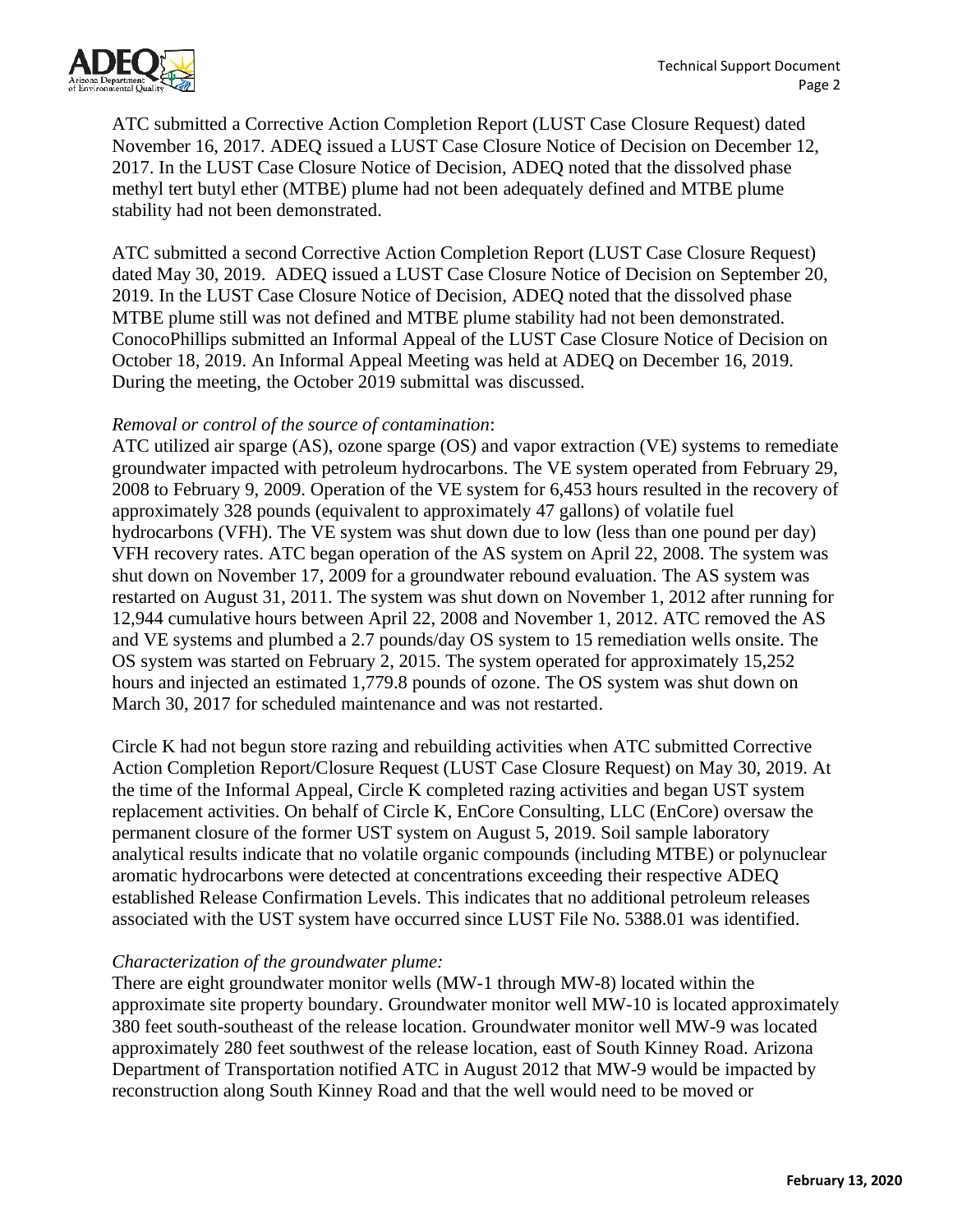

abandoned. ATC received clearance from ADEQ via email to discontinue groundwater monitoring and sampling activities at MW-9 and abandon the well on July 31, 2013. MW-9 was abandoned on October 8, 2013. On September 4 and September 5, 2018, ATC oversaw the installation of groundwater monitor well MW-9R. The well was installed approximately 10 feet north of abandoned monitor well MW-9.

Forty-two groundwater monitoring and sampling events were conducted at the site between October 5, 2004 and February 27, 2019, including 13 compliance (post-purge) groundwater sampling events between June 4, 2015 and February 27, 2019.

Historically, groundwater samples collected at groundwater monitor wells MW-1 through MW-9 have contained dissolved phase benzene, ethylbenzene, MTBE; toluene and/or total xylenes at concentrations exceeding their respective ADEQ established Aquifer Water Quality Standard (AWQS) or Tier 1 Cleanup Standard. Since compliance groundwater monitoring and sampling activities began on June 4, 2015, benzene, ethylbenzene, toluene and total xylenes have not been detected at the locations of MW-1 through MW-8, MW-9R and MW-10 at concentrations above their respective ADEQ AWQS. During the most recent groundwater monitoring and sampling event in February 2019, MTBE concentrations were greater than its Tier 1 Cleanup Standard in samples collected at the locations of monitor wells MW-1, MW-6 and MW-7.

#### *Groundwater plume stability*:

In order to evaluate the dissolved phase MTBE plume stability at groundwater monitor wells MW-1 through MW-8, MW-9R and MW-10, ATC analyzed the data collected during compliance groundwater monitoring and sampling events conducted following the shutdown of the OS remediation system on March 30, 2017 using the Mann-Kendall statistical test. ATC conducted five compliance groundwater monitoring and sampling events between April 2017 and February 2019. The Mann-Kendall statistical test was not used to evaluate dissolved phase MTBE concentrations at MW-9R during this time period because only three groundwater monitoring and sampling events have been conducted since the installation of monitor well MW-9R. The Mann-Kendall analysis is valid using at least four data points. ATC used the Mann-Kendall statistical test to examine the 10 most recent laboratory analytical results of samples collected at MW-9 and MW-9R. The spreadsheet uses up to ten dissolved phase COC concentration inputs to generate an output trend and classifies it as "increasing", "decreasing", or "no-trend". A "no-trend" output is determined if neither an "increasing" nor "decreasing" trend can be determined at the 80 percent confidence interval. Additionally, a "no-trend" output is designated as "non-stable" if the variation in COC concentration is relatively high and "stable" if COC concentration variation is relatively low. ATC used a concentration of 0.01 micrograms per liter (μg/L) for non-detect values reported by the laboratory in this analysis. The Mann-Kendall analyses indicate that the dissolved phase concentration of MTBE at groundwater monitor wells MW-3, MW-4, MW-9/MW-9R and MW-10 are decreasing between April 2017 and February 2019 at the 80 or 90 percent confidence level. Dissolved phase concentrations of MTBE demonstrate "No-Trend" at MW-1, MW-2, MW-5, MW-6 and MW-8 and are increasing at MW-7 during the same period.

Dissolved phase MTBE is not present at concentrations exceeding its ADEQ established Tier 1 Cleanup Standard (94 μg/L) in groundwater samples collected at monitor well MW-10.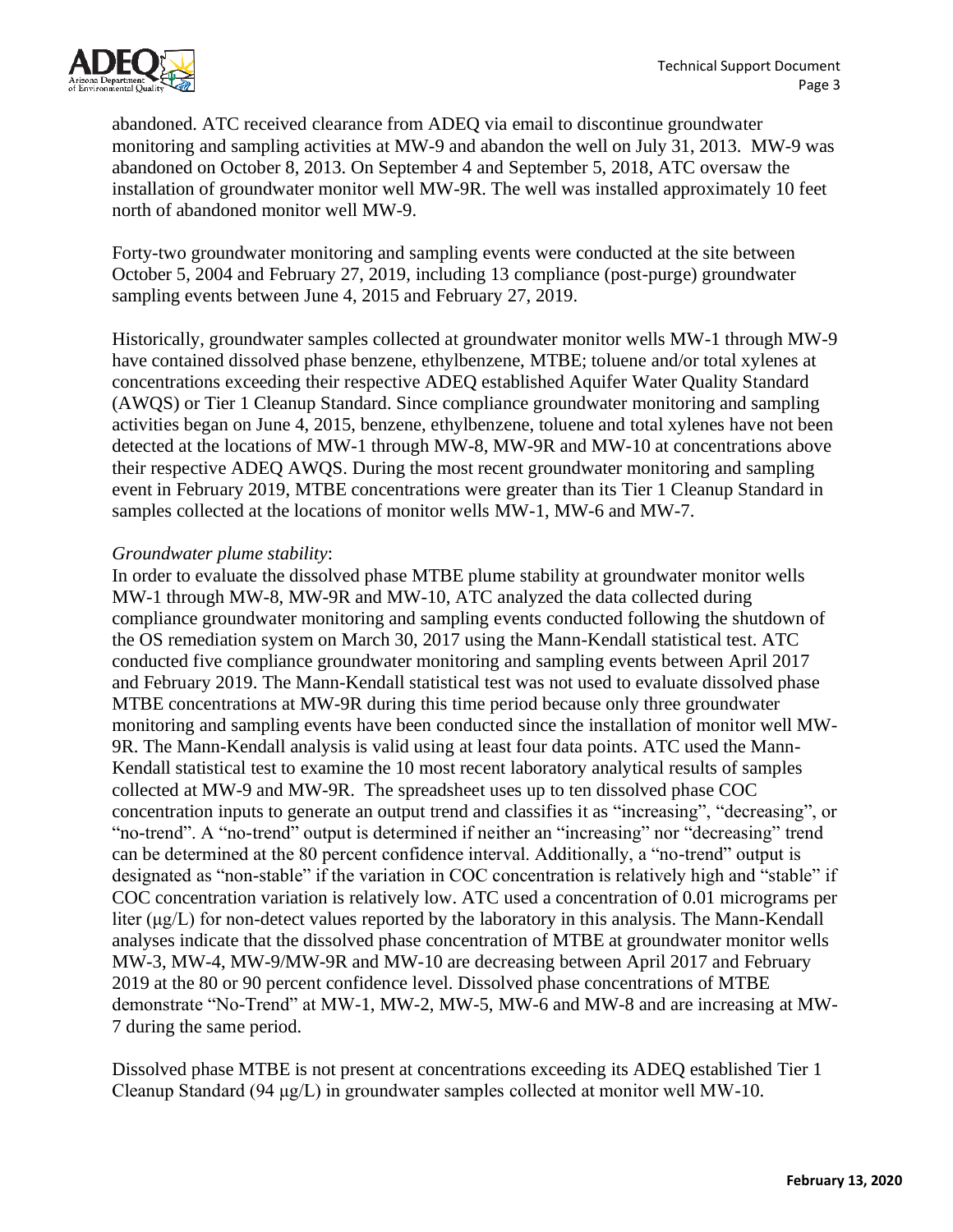

Dissolved phase MTBE has not been detected at concentrations exceeding its minimum laboratory MRL in samples collected at groundwater monitor well MW-9R since sampling began at that location on September 17, 2018. This demonstrates that natural attenuation of MTBE is actively occurring between groundwater monitor wells located near the southern site boundary (MW-6 and MW-7) and downgradient off-site groundwater monitor wells MW-9R and MW-10.

The Informal Appeal submittal included an analysis of dissolved phase MTBE concentrations (October 2004 to February 2019) using the Ground Water Spatiotemporal Data Analysis Tool (GWSDAT) which indicates that the MTBE plume is stable and decreasing.

#### *Natural Attenuation*:

Natural attenuation processes include diffusion, dispersion, sorption, volatilization, and biodegradation. A decreasing trend in VOC concentrations in groundwater has been established, which supports that natural attenuation is occurring. Hydrologic and geochemical data can be used to indirectly demonstrate the type(s) of natural attenuation processes. Dissolved phase MTBE has not been detected at concentrations exceeding its minimum laboratory MRL in samples collected at groundwater monitor well MW-9R since sampling began at that location on September 17, 2018. This demonstrates that natural attenuation of MTBE is actively occurring between groundwater monitor wells located near the southern site boundary (MW-6 and MW-7) and downgradient off-site groundwater monitor wells MW-9R and MW-10.

ATC analyzed the biodegradation and transport of dissolved phase MTBE using BIOSCREEN Version 1.4. The software is programmed into a Microsoft Excel workbook and was developed for the Air Force Center for Environmental Excellence. The BIOSCREEN software uses a combination of site-specific data and assumed values to simulate contaminant transport mechanisms such as advection and dispersion and attenuation through biodegradation. The software allows the user to analyze a groundwater plume under one of three models: No Decay, First-Order Decay or Instantaneous Decay. According to the EPA BIOSCREEN Natural Attenuation Decision Support System User's Manual, the First-Order Decay Model is most appropriate for petroleum hydrocarbon contamination. ATC utilized the BIOSCREEN Model to determine the maximum lateral distance downgradient of the source area at which the concentration of dissolved phase MTBE is expected to exceed its ADEQ established Tier 1 Cleanup Standard. ATC assumed the source area to be the existing UST basin and that the source concentration is equal to the highest dissolved phase MTBE concentration reported during the February 2019 groundwater monitoring and sampling event. Using the first-order decay rate assumption, the model predicts that dissolved phase MTBE at concentrations exceeding its ADEQ established Tier 1 Cleanup Standard will be detected at a distance of less than 300 feet downgradient of the source area in 36 years.

### *Threatened or impacted drinking water wells*:

On March 18, 2019, ATC conducted a search of the Arizona Department of Water Resources (ADWR) electronic database for all registered groundwater wells within a one-half mile radius of the subject site. The results of the search indicate that there are 26 ADWR-registered groundwater monitor or remediation wells within a one-half mile radius of the onsite plume. All 26 ADWR-registered wells are associated with the subject site LUST facility. Tucson Water, a department of the City of Tucson, provides water to the area. Sources of potable water utilized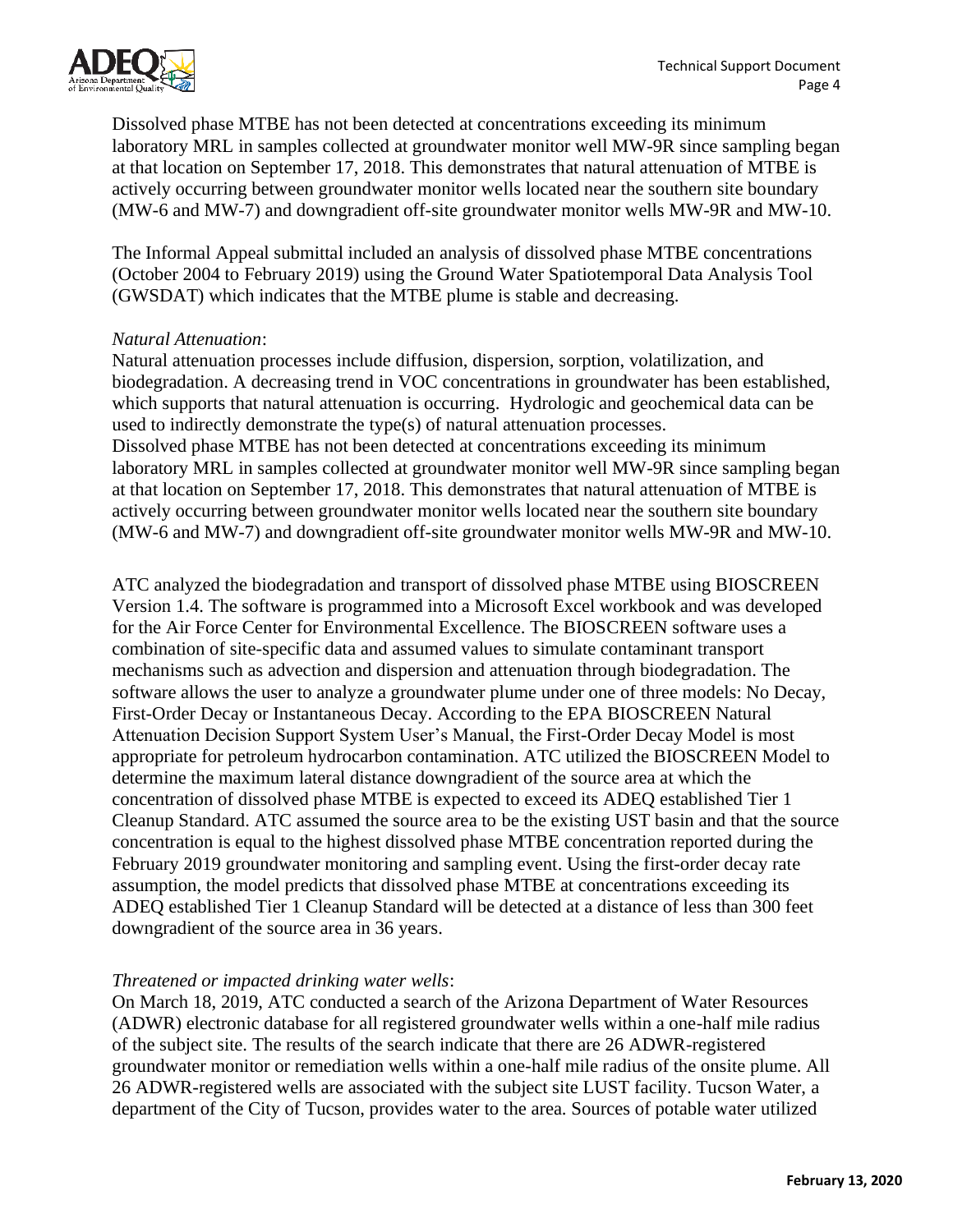

by Tucson Water include groundwater pumped from local aquifers and surface water collected from the Central Arizona Project. No wells owned by Tucson Water or other local water providers were identified in this search.

According to ADWR, any new or replacement well located at or near this LUST site would need to meet the criteria of A.A.C. R12-15-1302 (B) (3).

#### *Other exposure pathways*:

ATC conducted a desktop review of properties located within a 0.50-mile radius of the site using information available on Google Maps and the Pima County Assessor's Office database. No surface water bodies, schools, day care facilities, hospitals or nursing homes were identified during this review.

Soil samples collected at investigative borings advanced near the UST basin in April and October 2004 were analyzed for VOCs using EPA Method 8260B. No COC were detected above their respective rSRLs.

*Requirements of A.R.S. §49-1005(D) and (E):* The results of the corrective action completed at the site assure protection of public health, welfare and the environment, to the extent practicable, the clean-up activities competed at this site allow for the maximum beneficial use of the site, while being reasonable, necessary and cost effective.

#### *Other information that is pertinent to the LUST case closure approval:*

The facility and LUST files were reviewed for information regarding prior cleanup activities, prior site uses and operational history of the UST system prior to removal.

Groundwater data tables representing source area and down gradient conditions:

| Total Depth: 45 feet. Screened 30-45 feet. |                                          |                       |
|--------------------------------------------|------------------------------------------|-----------------------|
| <b>MTBE</b><br>Date                        |                                          | <b>Depth to Water</b> |
|                                            | <b>Tier 1 Corrective Action Standard</b> | (feet)                |
|                                            | $94 \text{ ug/L}$                        |                       |
| October 2004                               | 38,000                                   | 34.74                 |
| December 2004                              | 51,000                                   | 34.65                 |
| November 2005                              | 48,000                                   | 31.92                 |
| November 2006                              | 38,000                                   | 31.34                 |
| November 2007                              | 28,000                                   | 32.29                 |
| November 2008                              | 8,700                                    | 28.27                 |
| <b>July 2009</b>                           | 590                                      | 29.80                 |
| <b>July 2010</b>                           | 1,700                                    | 30.63                 |
| June 2011                                  | 9,560                                    | 31.56                 |
| <b>July 2012</b>                           | 107                                      | 28.85                 |
| August 2013                                | 1,530                                    | 28.35                 |

## MW-1 (center of source)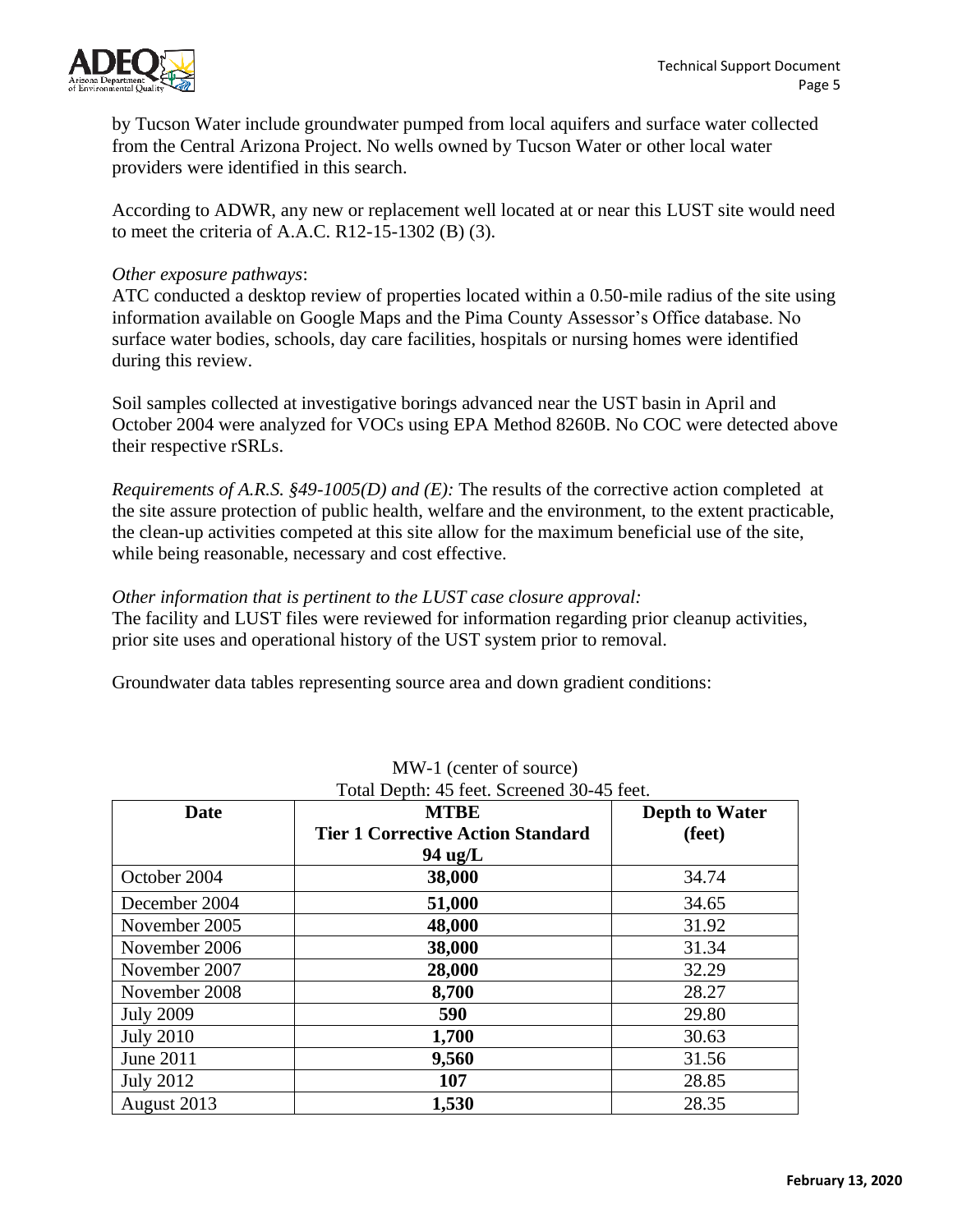

| October 2014     | 3,890 | 29.15 |
|------------------|-------|-------|
| November 2015    | 166   | 29.36 |
| October 2016     | 6.4   | 30.81 |
| January 2017     | 220   | 30.43 |
| April 2017       | 1,200 | 30.40 |
| <b>July 2017</b> | 13    | 31.71 |
| September 2018   | 412   | 30.20 |
| December 2018    | 471   | 28.23 |
| February 2019    | 815   | 26.21 |

Total Depth: 46 feet. Screened 20-46 feet.

| <b>Date</b>      | <b>MTBE</b>                              | <b>Depth to Water</b> |
|------------------|------------------------------------------|-----------------------|
|                  | <b>Tier 1 Corrective Action Standard</b> | (feet)                |
|                  | 94 ug/L                                  |                       |
| <b>June 2006</b> | 28,000                                   | 32.65                 |
| November 2006    | 20,000                                   | 30.95                 |
| November 2007    | 12,000                                   | 30.99                 |
| November 2008    | 9,600                                    | 27.85                 |
| <b>July 2009</b> | 2,200                                    | 29.32                 |
| <b>July 2010</b> | 5,600                                    | 30.28                 |
| June 2011        | 4,160                                    | 30.97                 |
| <b>July 2012</b> | 171                                      | 28.32                 |
| August 2013      | 4,910                                    | 27.98                 |
| October 2014     | 4,580                                    | 28.50                 |
| November 2015    | 2.6                                      | 28.80                 |
| October 2016     | 0.70                                     | 30.20                 |
| January 2017     | 200                                      | 29.90                 |
| April 2017       | 310/95                                   | 29.82                 |
| <b>July 2017</b> | 920/620                                  | 31.10                 |
| September 2018   | 1,250                                    | 29.65                 |
| December 2018    | 864                                      | 27.69                 |
| February 2019    | 219                                      | 25.66                 |

MW-7 Total Depth: 52 feet. Screened 20-52 feet.

| <b>Date</b>   | <b>MTBE</b>                              | <b>Depth to Water</b> |
|---------------|------------------------------------------|-----------------------|
|               | <b>Tier 1 Corrective Action Standard</b> | (feet)                |
|               | $94 \text{ ug/L}$                        |                       |
| June 2006     | 3,100                                    | 33.24                 |
| November 2006 | 7,200                                    | 31.51                 |
| November 2007 | 5,700                                    | 31.49                 |
| November 2008 | 1,500                                    | 28.48                 |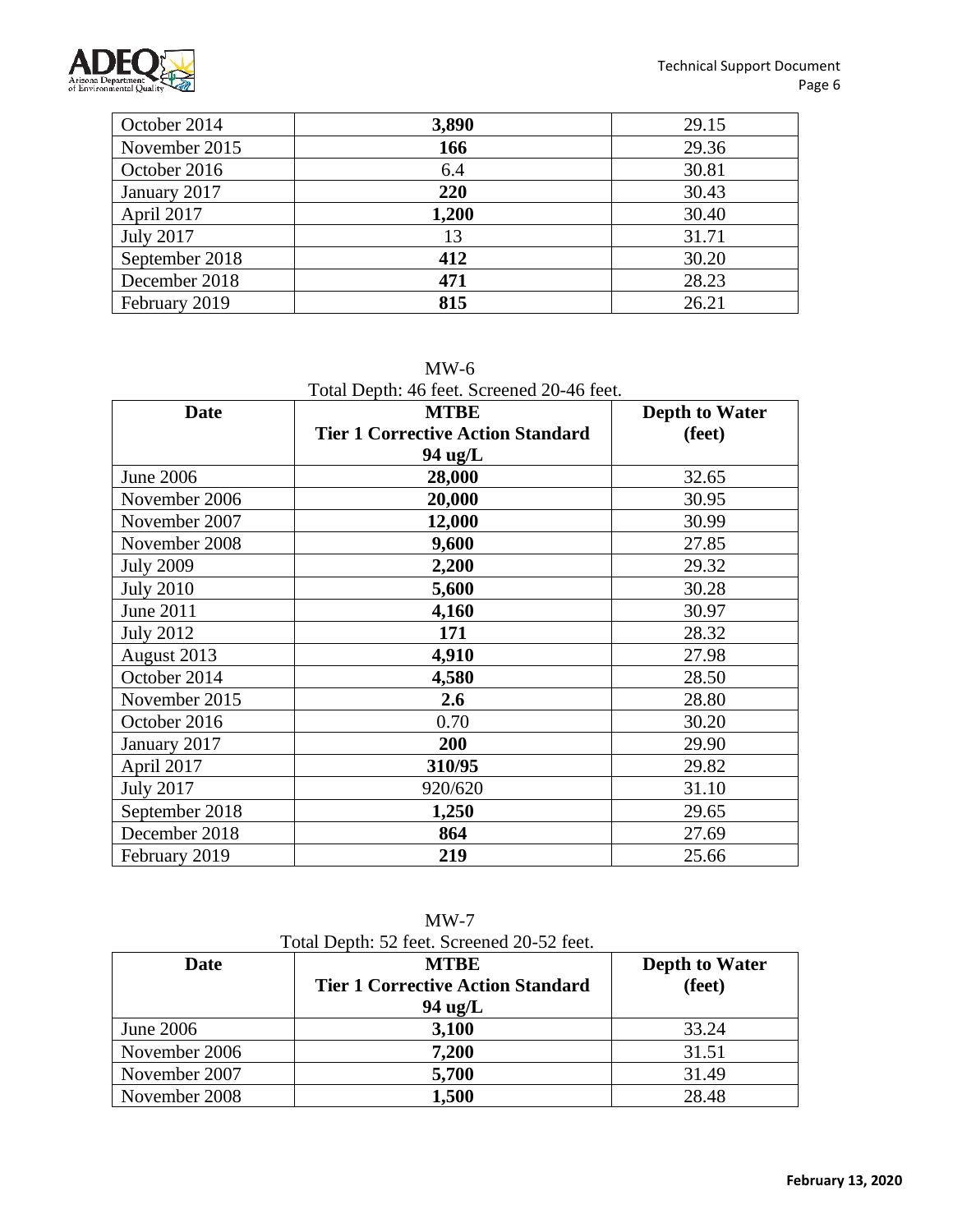

| <b>July 2009</b> | 1,500         | 29.82 |
|------------------|---------------|-------|
| <b>July 2010</b> | 750           | 30.85 |
| June 2011        | 1,690         | 31.68 |
| <b>July 2012</b> | 1.1           | 29.06 |
| August 2013      | 1,700         | 28.77 |
| October 2014     | 684           | 29.30 |
| November 2015    | 48.7/55.9     | 29.45 |
| October 2016     | 1,320         | 31.04 |
| January 2017     | < 5.0 / < 5.0 | 30.65 |
| April 2017       | 25            | 30.51 |
| <b>July 2017</b> | 1,100         | 31.95 |
| September 2018   | 1,410         | 30.49 |
| December 2018    | 1,120         | 28.51 |
| February 2019    | 1,860         | 26.50 |

| $MW-9$                                       |
|----------------------------------------------|
| Abandoned July 2013 due to road construction |
| Total Depth: 47 feet, Screened 21-47 feet    |

| Date             | <b>MTBE</b>                              | <b>Depth to Water</b> |
|------------------|------------------------------------------|-----------------------|
|                  | <b>Tier 1 Corrective Action Standard</b> | (feet)                |
|                  | 94 ug/L                                  |                       |
| January 2007     | 470                                      | 29.14                 |
| November 2007    | 410                                      | 29.09                 |
| November 2008    | <b>100</b>                               | 26.23                 |
| <b>July 2009</b> | 150                                      | 27.48                 |
| <b>July 2010</b> | 21                                       | 28.46                 |
| June 2011        | 248                                      | 29.06                 |
| <b>July 2012</b> | 16.3                                     | 26.93                 |
| May 2013         | 321                                      | 25.49                 |

#### MW-9R (off-site cross to down gradient) Located 10 feet north of MW-9 Total Depth: 45 feet. Screened 25-45 feet.

| <b>Date</b>    | <b>MTRE</b><br><b>Tier 1 Corrective Action Standard</b><br>$94 \text{ ug/L}$ | <b>Depth to Water</b><br>(feet) |
|----------------|------------------------------------------------------------------------------|---------------------------------|
| September 2018 | <1.0/1.0                                                                     | 29.06                           |
| December 2018  | <1.0/(1.0)                                                                   | 27.09                           |
| February 2019  | < 1.0 / < 1.0                                                                | 25.27                           |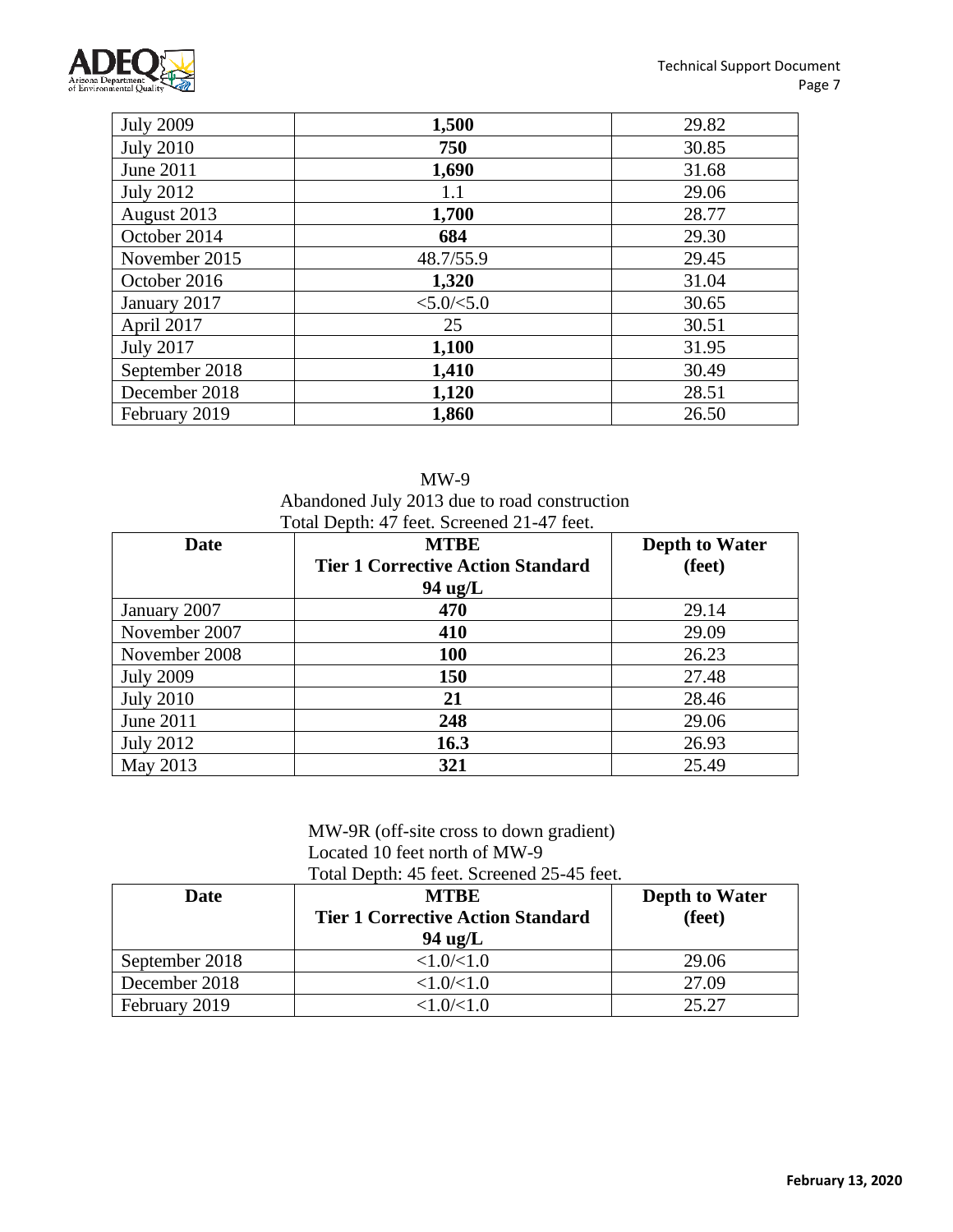

| MW-10 (off-site down gradient)             |
|--------------------------------------------|
| Total Depth: 46 feet. Screened 21-46 feet. |

| <b>Date</b>      | <b>MTBE</b>                              | <b>Depth to Water</b> |
|------------------|------------------------------------------|-----------------------|
|                  | <b>Tier 1 Corrective Action Standard</b> | (feet)                |
|                  | 94 ug/L                                  |                       |
| January 2007     | $<$ 5                                    | 30.47                 |
| November 2007    | $<$ 5                                    | 30.41                 |
| November 2008    | $<$ 5                                    | 27.53                 |
| <b>July 2009</b> | $<$ 5                                    | 28.79                 |
| <b>July 2010</b> | <1                                       | 29.77                 |
| June 2011        | 1.2                                      | 30.51                 |
| <b>July 2012</b> | < 1.0                                    | 28.43                 |
| August 2013      | 3.2                                      | 27.67                 |
| October 2014     | 6.5                                      | 28.07                 |
| November 2015    | 2.7                                      | 28.40                 |
| October 2016     | 0.57                                     | 29.85                 |
| January 2017     | < 5.0                                    | 29.40                 |
| April 2017       | 8.0                                      | 29.40                 |
| <b>July 2017</b> | 11                                       | 30.67                 |
| September 2018   | < 1.0                                    | 29.00                 |
| December 2018    | <1.0                                     | 27.24                 |
| February 2019    | < 1.0                                    | 25.40                 |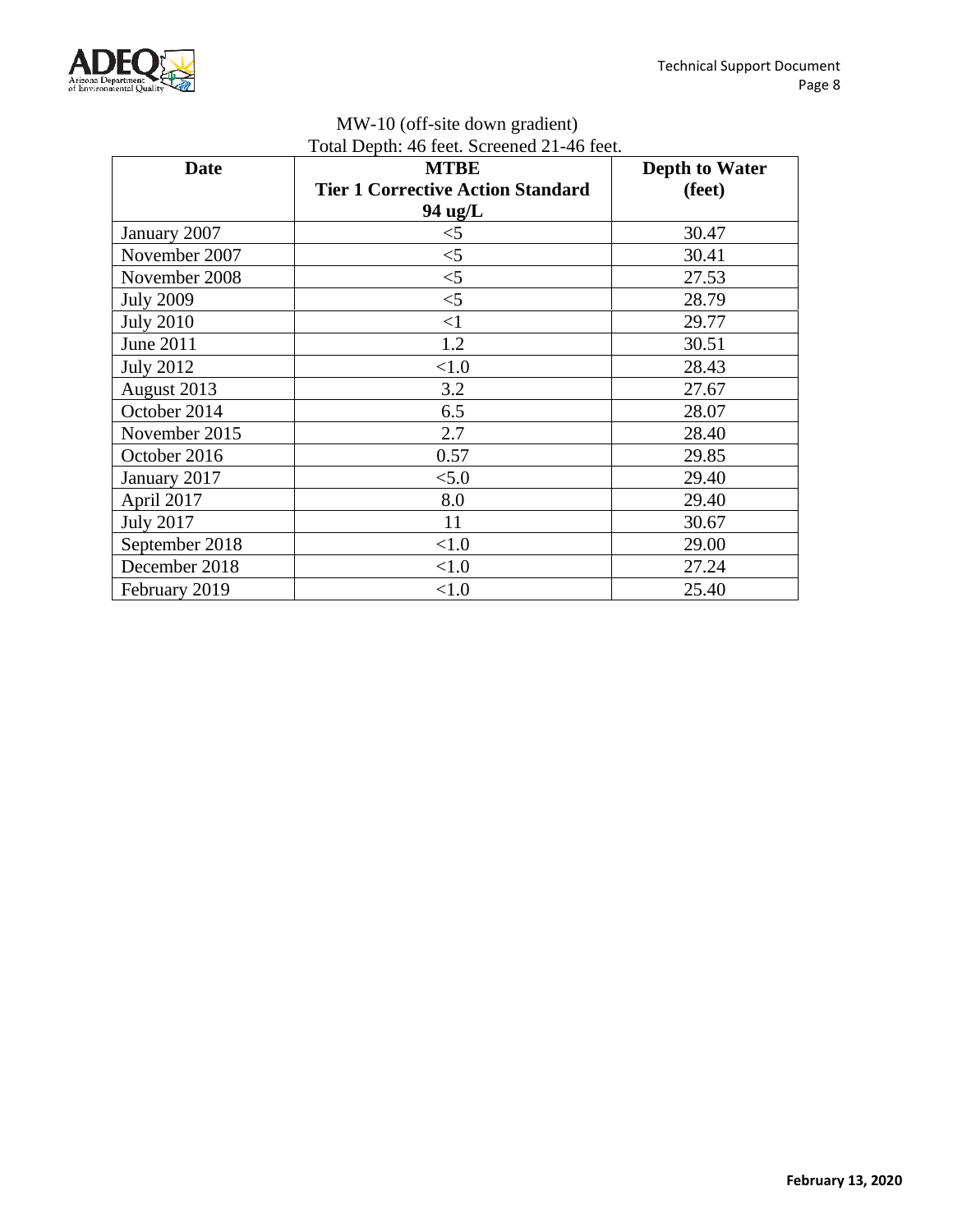

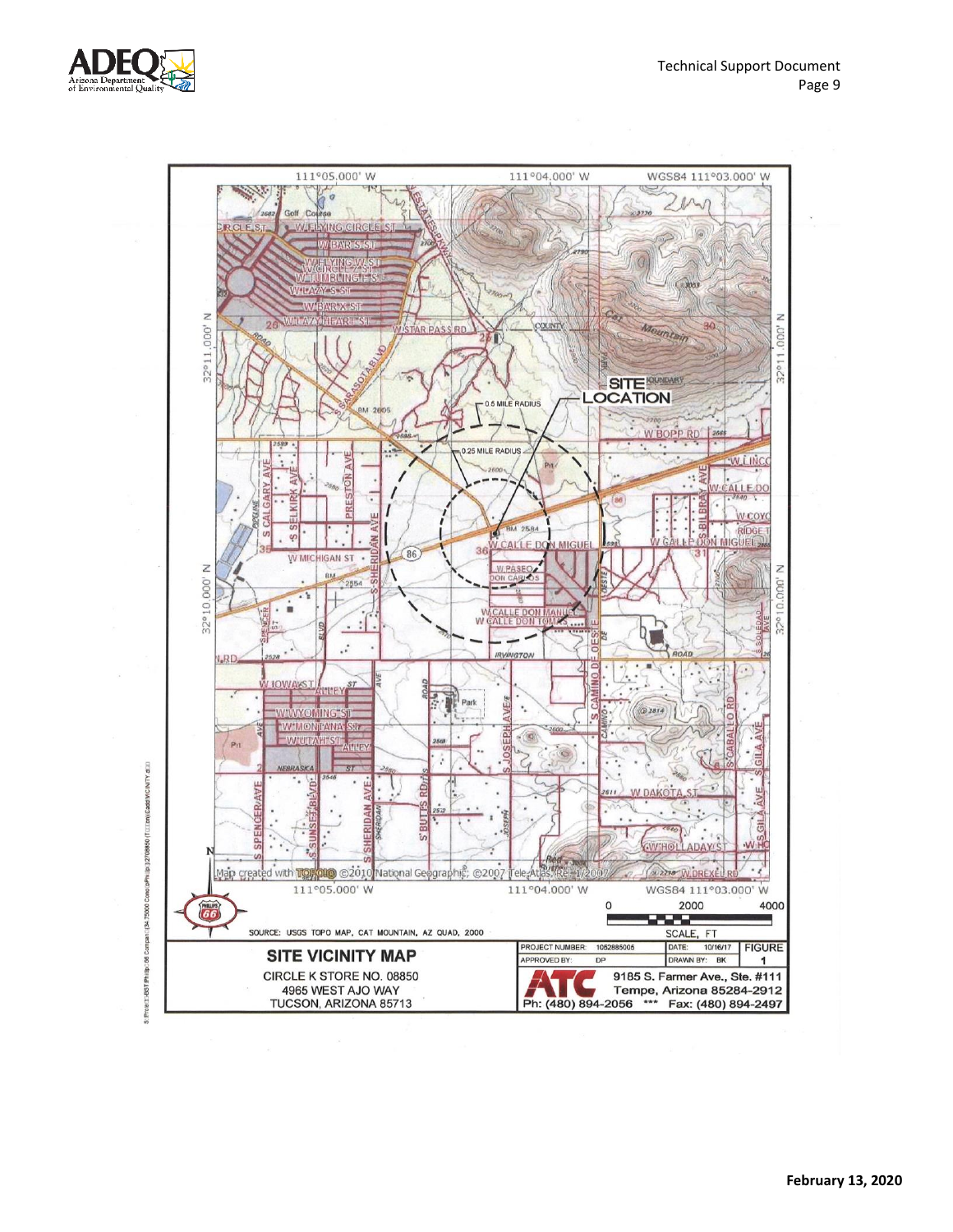



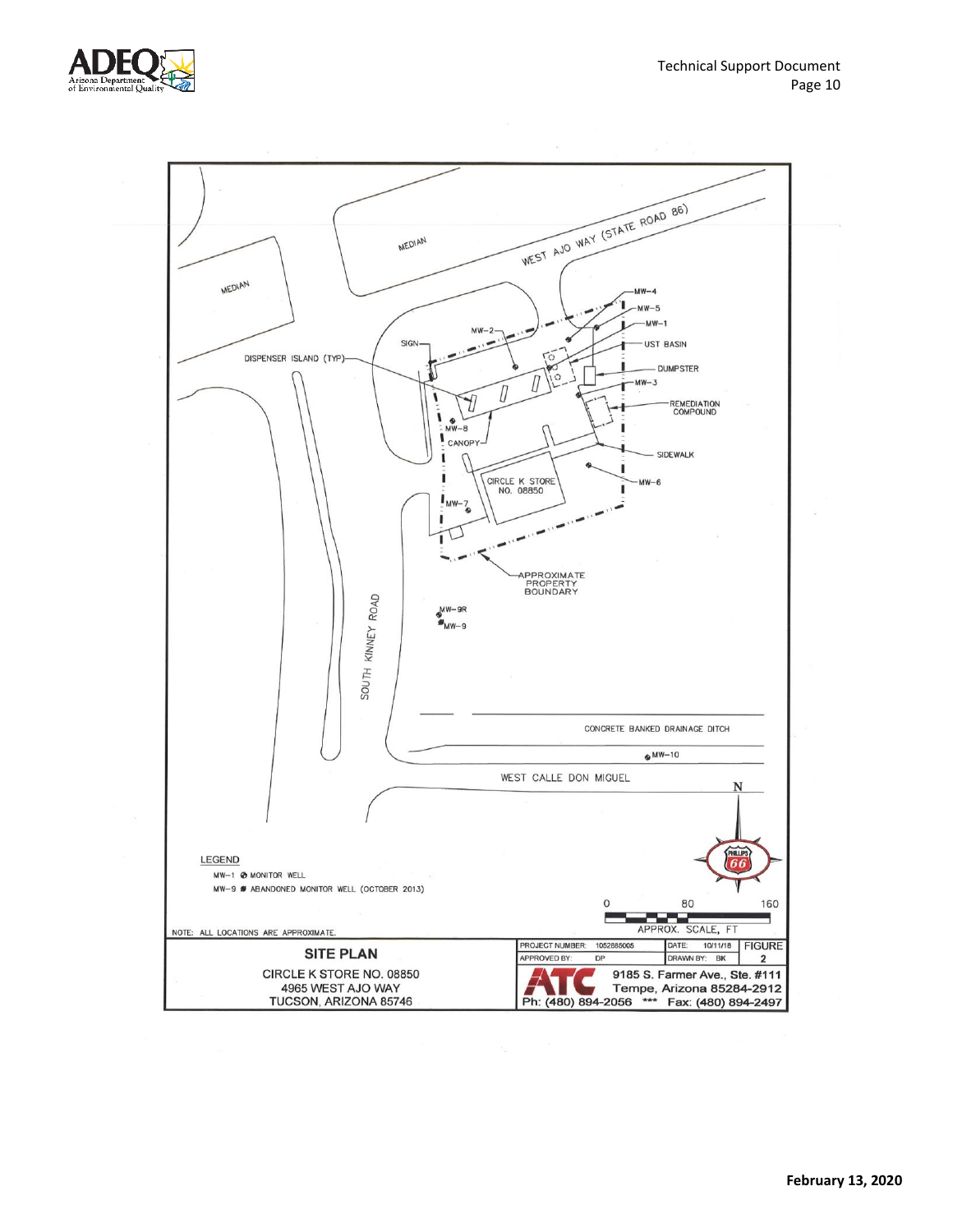

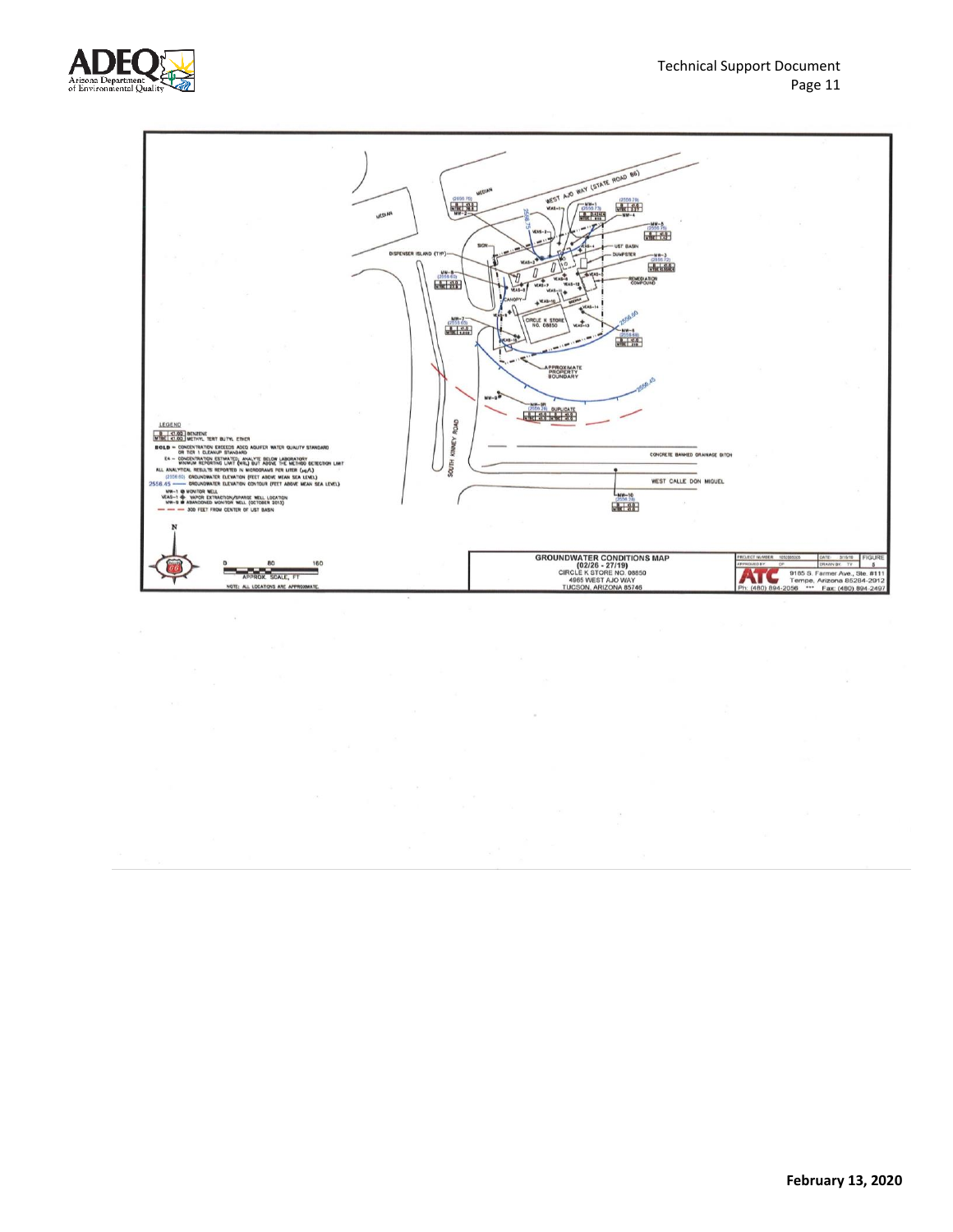